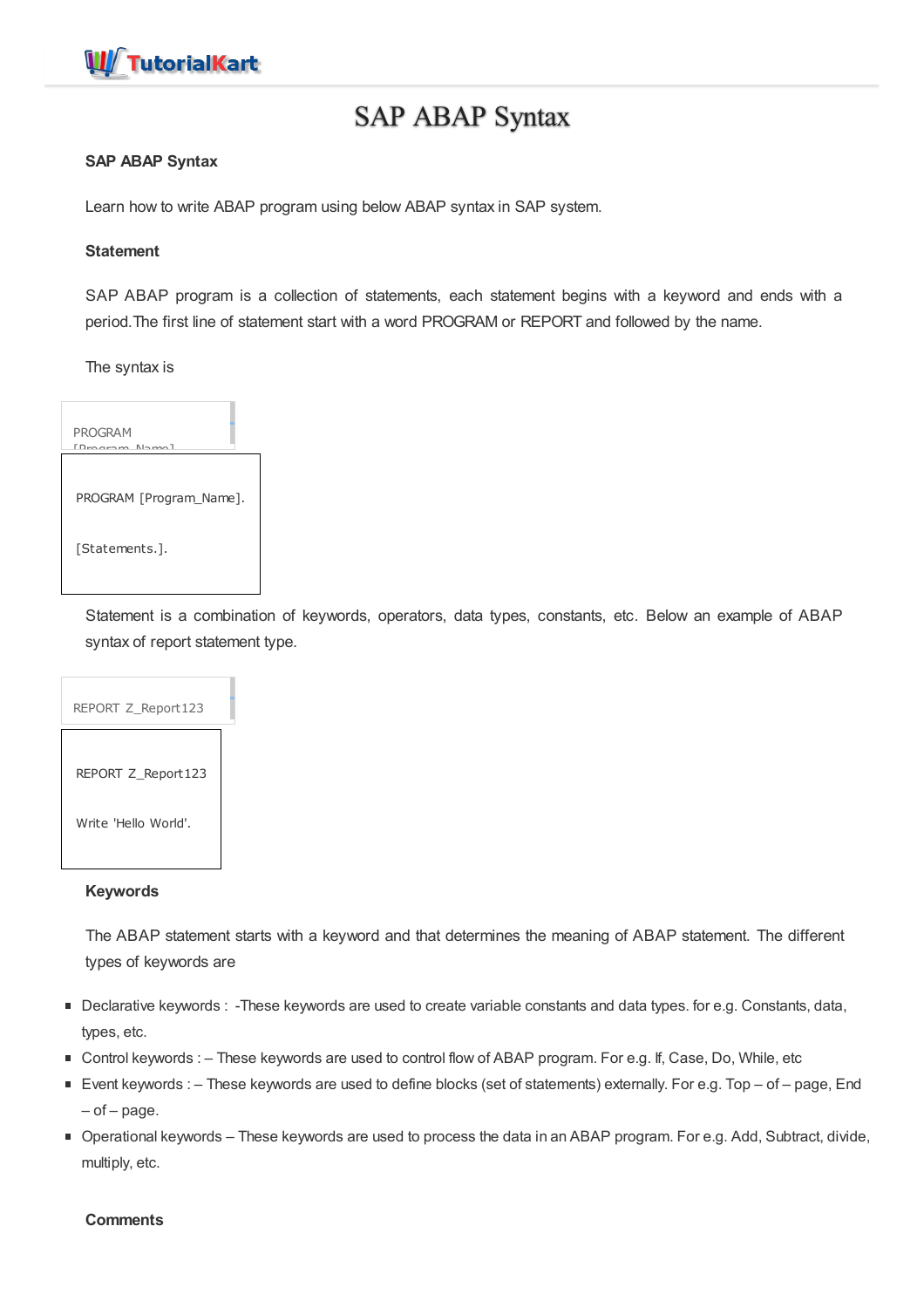Comments are descriptive text between the lines of ABAP program. Comments are not executed during run time or execution. Symbol \* is used in first column of sentence. The different types of comments that are used in ABAP programming are

- **Line commenting**
- **Block commenting**
- Partial commenting

| * Compilation of ZP001 |
|------------------------|
|                        |
|                        |

# **Messages**

Message class are user defined messages, so we can create our own messages to display on the screen. We can create up to 1000 messages in a single message class and message ID numbers are ranges from 0 to 999. The created messages can be called from program using statement "MESSAGE".

ABAP Syntax is

MESSAGE  $\rightarrow$ type\_of MESSAGE <type\_of\_message> <message\_id> (message\_class).